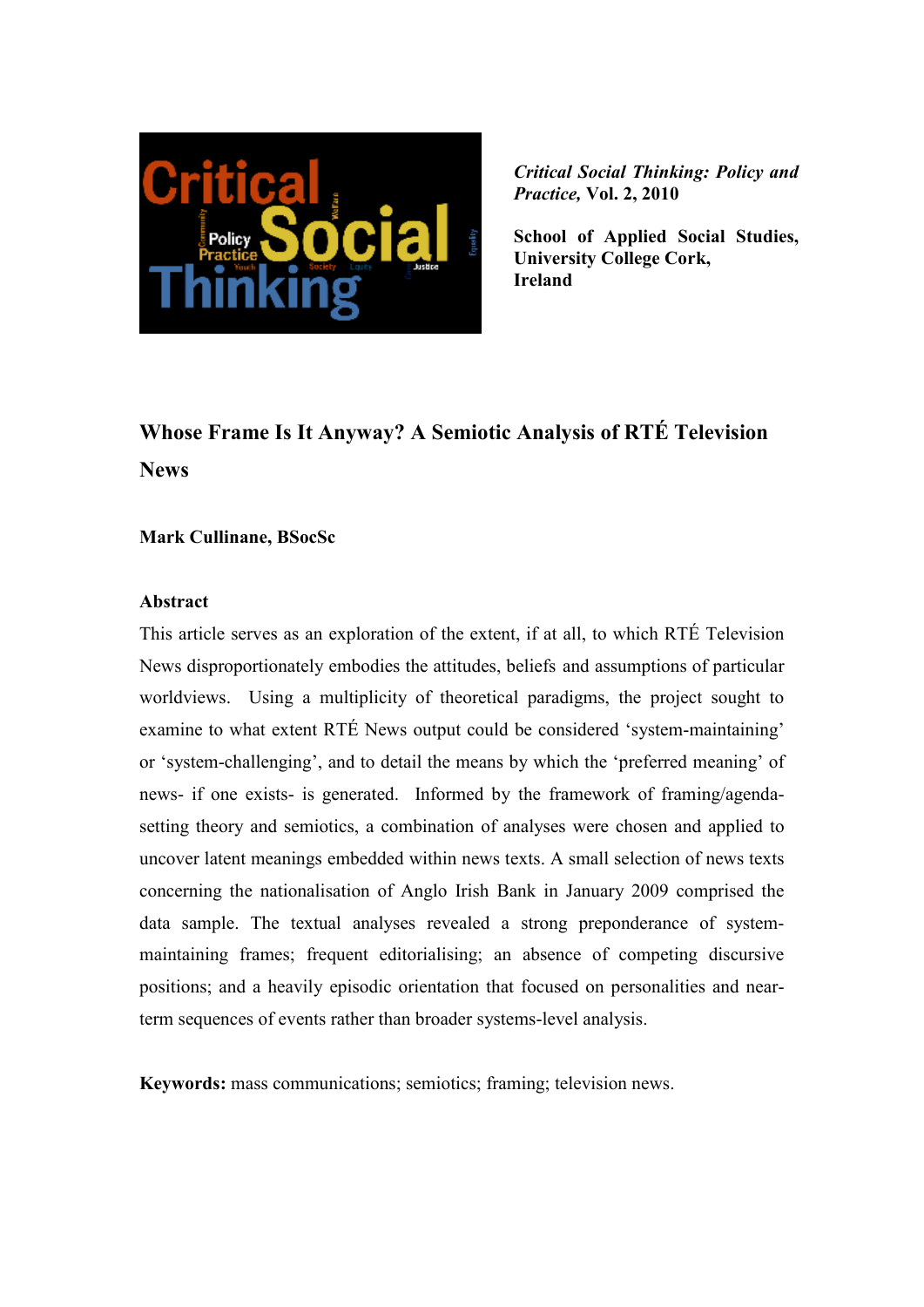

# **Introduction**

*'Communication is too often taken for granted when it should be taken to pieces' (Fiske, in Hartley, 1982, p.xiii)* 

The idea that the mass media possesses power over its audiences is not a new one, indeed, it has become a cliché. Identifying the precise nature of this power, however, is not an easy process. Given that the mass media has been called the 'consciousness industry' (Enzensberger, 1974), comprehensive research into precisely how this information is produced, disseminated and received by audiences is surely of the utmost importance.

In the inquiring spirit of John Fiske's exhortation above, this paper serves as an introduction to and a summary of a project that aimed at bringing to bear the insights of sociological perspectives in deconstructing the role played by the media in shaping public discourse around the pertinent and topical subjects of Ireland's recent and ongoing economic and political crises. That there has been such little examination of the role of the mass media in shaping and interpreting developments in these crises is deeply concerning, and reflects a general dearth of academic research on the practices of the Irish media. This project sought to contribute to the literature on the topic by refocusing the media effects debate through the prism of social constructionism.

### *Scope*

Bearing in mind the need for a tightly defined focus for the research, the facet of the media that the project was confined to studying was television news broadcasts. This is a selection that can be justified in terms of the size of the audience that such broadcasts attract compared to many other forms of media and the high level of trust that is typically accorded to such broadcasts (BBC/Reuters/Media Centre, 2006). More specifically still, the project was confined to the study of Raidió Teilifís Éireann (RTÉ). My justification for selecting RTÉ Television News as the focus of the project is based on a number of factors. Firstly, despite the advent of the multichannel era,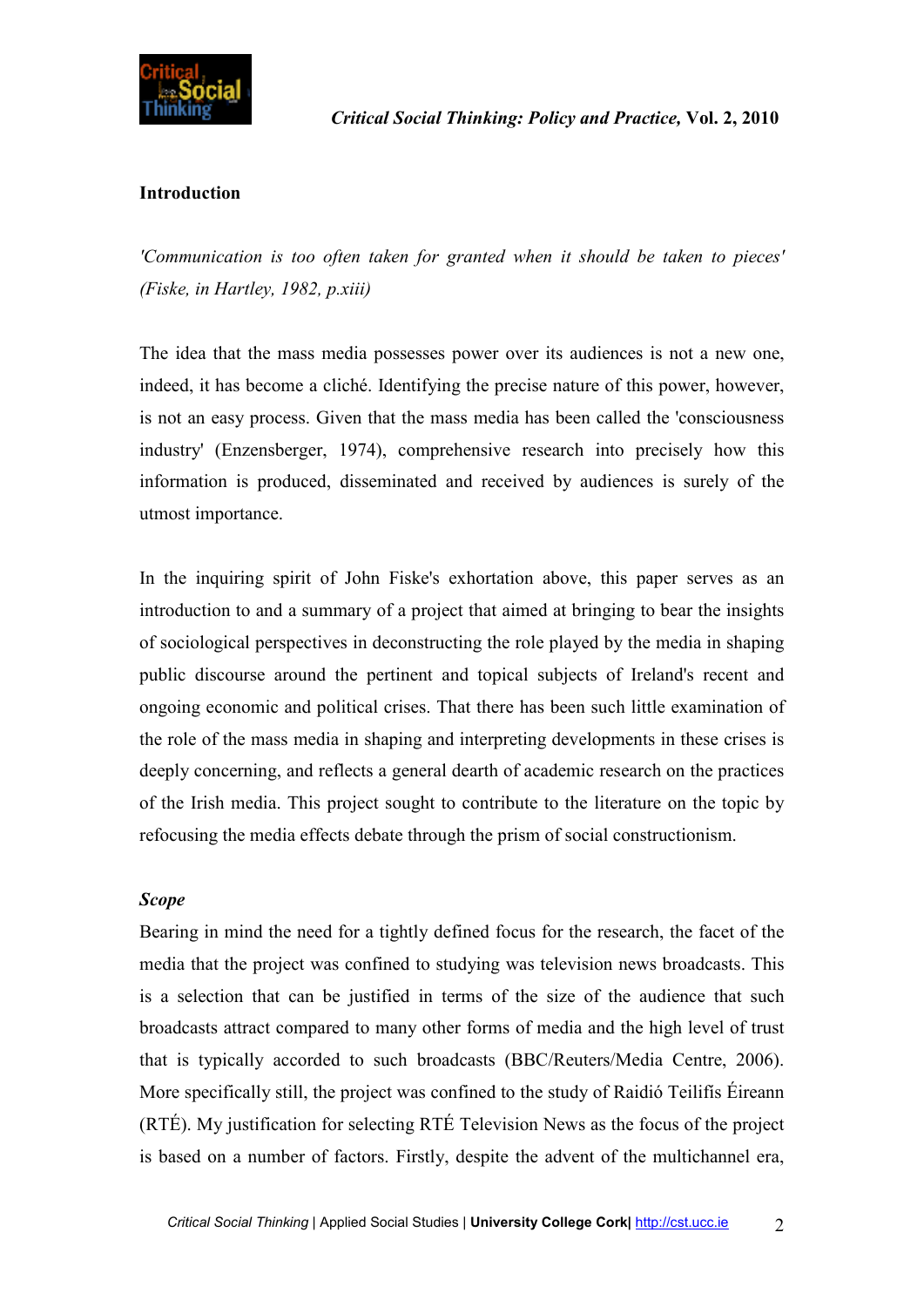

RTÉ retains both a commanding market share in terms of viewership figures and an enviable record in terms of levels of public trust (TNS-mrbi, 2006). That survey's headline finding was that '77% of the Irish public regards RTÉ Television News as its main source of both Irish and international news.'

Furthermore, RTÉ's public service obligations mean that it has to operate 'in the public interest, providing News and Current Affairs that is fair and impartial, accurate and challenging' (RTÉ, 2008). This combination of extensive national audience penetration, aura of authenticity, and specific legal obligations for impartiality made RTÉ News an attractive prospect for study.

# *Theoretical Framework*

The project is positioned within what McQuail (1994) called the 'social constructivist' tradition of media effects. This research paradigm emphasises the socially constructed nature of news, and attaches great importance to the processes by which it is produced and packaged. My methodology draws heavily from the highly influential work of the Glasgow University Media Group, who, following the social constructivist tradition, emphasised the centrality of the agenda-setting and framing powers of the media as critically important processes. These refer to the deliberate *or* accidental transmission of norms and ideological formations by emphasising some aspects of a news story and suppressing others. Edelman's observation that 'The social world is...a kaleidoscope of potential realities, any of which can be readily evoked by altering the ways in which observations are framed and categorised' (1993, p.232) highlights the interconnected roles of framing, salience and emphasis in shaping our understanding of events. Underpinning this is the idea that there is no such thing as a 'neutral' frame: *all*  language is ideologically invested at some level. Thus,as highlighted by the influential contemporary frame theorist Robert Entman (1993, p. 52), a typical news report does not (and cannot) merely lay out the 'facts' in an objective fashion, but is framed in a way that typically 'defines problems', 'diagnoses causes', 'makes moral judgements" and 'suggests remedies'.

RTÉ's public service obligations entail requirements for impartiality and balance. This necessitates a carefully considered research methodology that focuses on the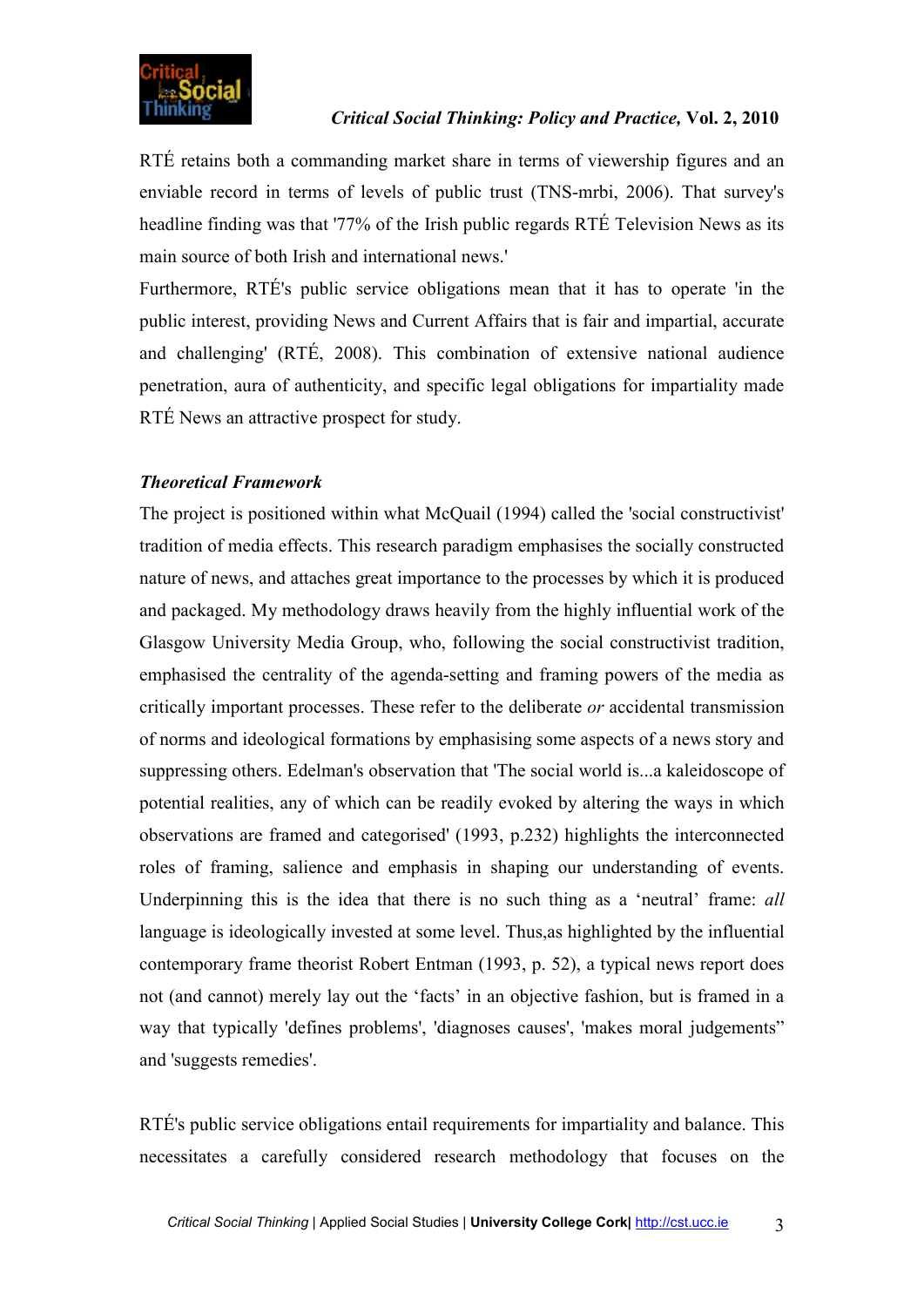

production of meaning at its most elemental level. The perspective adopted here does not reduce media representation and production simply to blatant ideological bias, but rather recognises that the transmission of norms and ideologies can occur whilst remaining *within* the strictures of formal rules about balance and impartiality. My chosen methods are fundamentally oriented to pinpoint critical loci of meaningmaking within television news.

### **Methodology**

### *Formulating a Methodology*

My stated aim is to investigate the extent to which RTÉ news is system maintaining, defined in this project as the implicit or explicit advocacy and/or preservation of taken-for-granted assumptions and prevailing orthodoxies. This will be explored through an investigation of Hall's (1977) assertion that the media frame events using a very limited 'ideological or explanatory repertoire'. A key supposition of this research is that the search for meaning within texts involves studying language use 'beyond the boundaries of a sentence, utterance, or statement' (Stubbs, 1983, p.1). If searching for meaning in texts is about reading between the lines as well as the lines themselves, quantitative analysis is evidently not fit for purpose. Yet, the difficulties with qualitative analysis of understanding how meaning is generated in media texts have been well documented. From the literature I have read on developing methodologies for studying framing, it has become apparent that identifying frames within texts can be a process fraught with guesswork, imprecision and inferential assumptions (Johnston, 1995). In an effort to avoid these pitfalls, my chosen methodology emphasises transparency and methodological diversity which substantially reduces the scope for the researcher's bias to influence and distort the results. However, it is vital to note that this project does not aim to somehow reveal objective truths from the mists of media obfuscation but rather explore, from a social constructionist perspective, the processes that mediate the production and representation of media messages.

Based on the recognition that all language is invested with ideology and meaning, I have chosen to augment 'traditional' content and discourse analysis with semiotic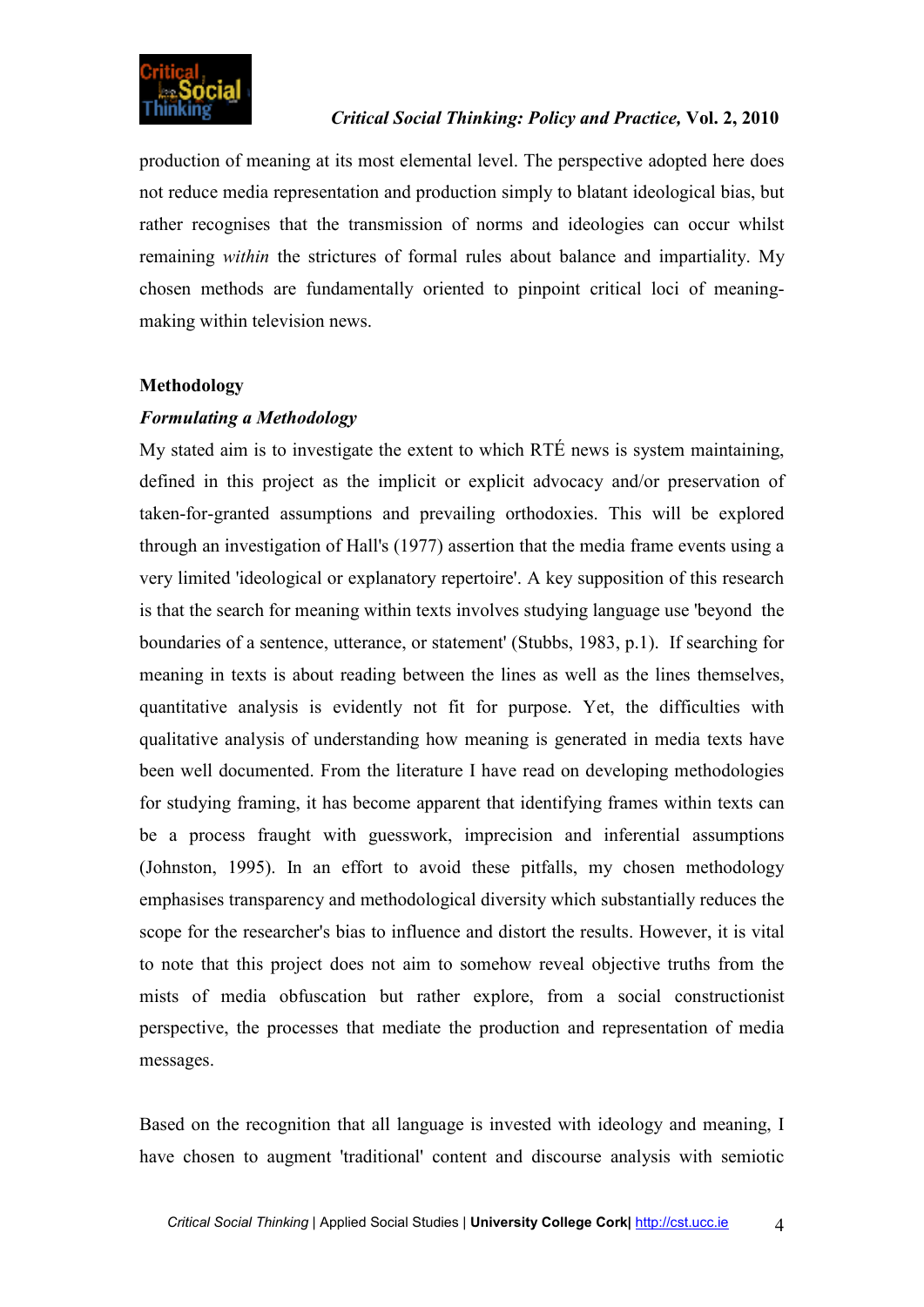

analysis. Semiotics is based on the premise that like languages, texts of all kinds have codes, conventions, grammar and syntaxes that are the conveyors of meaning. Bignell (2002, p.112) notes that 'the representation of reality offered by TV news is not reality itself, but reality mediated by the signs, codes, myths and ideologies of news'. This project was concerned with identifying these processes of mediation that fundamentally shape the genesis of meaning within news texts.

# *Research Question*

Reflecting this project's status as an undergraduate dissertation, the need for a tightlyfocused research agenda was self-evident. My choice was also influenced by the desire to incorporate framing and agenda-setting theory into the methodology.

As already indicated, I wish to examine the output of RTÉ Television News to see what sort of frames, if any, predominate. I wish to study to what extent the 'doxa' (Bourdieu, 1977) or collection of beliefs and attitudes of RTÉ Television News incorporates a plurality of perspectives. My research question therefore seeks to examine to what extent is RTÉ Television News system maintaining? A more nuanced version of Gramsci's 'dominant ideology' thesis as elucidated by Kellner (cited in Gamson et al., 1992, p.381) serves as the theoretical underpinning for this question:

The hegemony model of culture and the media reveals dominant ideological formations and discourses as a shifting terrain of consensus, struggle, and compromise rather than as an instrument of a monolithic, unidimensional ideology that is forced on the underlying population from above by a unified ruling class.

Thus, the system-maintaining (as opposed to system-challenging) character of RTÉ News is the extent to which it disseminates and reinforces the dominant ideological discourses of the day. The advantage of this more developed version of Gramsci's concept of hegemony is that it incorporates the fact that television usually includes dissonant voices and alternative viewpoints, an imperative driven by both the legally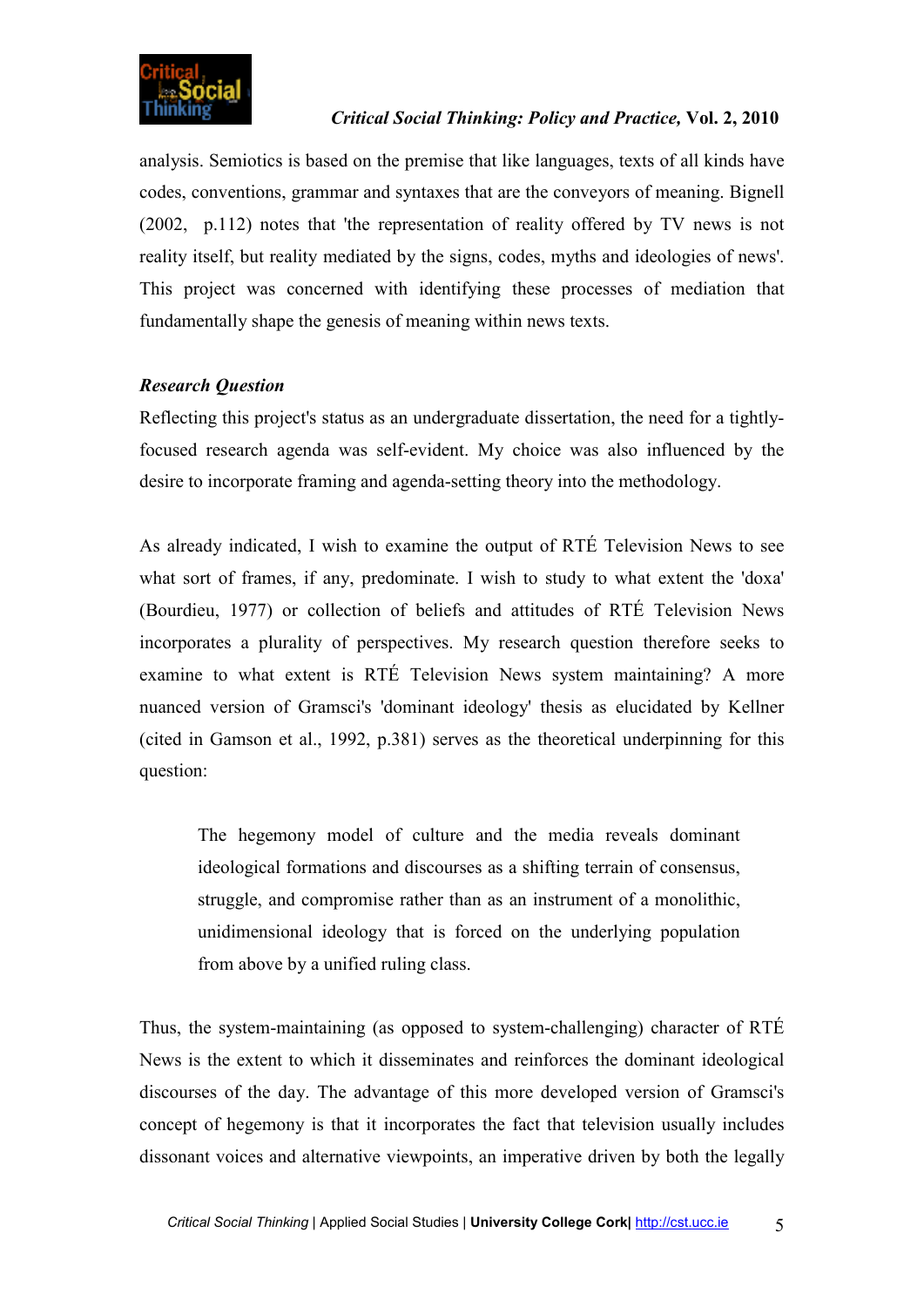

enforceable requirements of public service broadcasting and the journalism profession's desire for legitimacy.

# *Specific Area of Study*

Selecting a sample for study required balancing the need for identifying a dataset that will enable me to produce methodologically sound and valid results, whilst remaining feasible within the context of an undergraduate research project setting. My deliberations on this led me to decide that I would study a single news topic in detail. I chose the announcement of the nationalisation of Anglo Irish Bank in January 2009 as the topic to be studied, for the following reasons: firstly, as Chandler (1994) argued, because semiotics focuses on signs and signifiers on a micro level, producing valid results does not require a fully representative or longitudinal sample. This is fortunate, because for feasibility reasons alone, the data-intensive and highly focused nature of semiotic methods meant that the selected sample would have to be extremely limited. Secondly, the selection of the topic for study is also guided by Gamson et. al's (1992, p.380) concepts of 'naturalised' and 'contested' content. They suggest that all news coverage fits into one of these conceptual categories. Topics with well-established and 'generally-agreed' causes, symptoms and solutions are demonstrative of 'naturalised' content. Topics where none of these certainties exist fit into the contested category. Given that the nationalisation of a bank is a highly unusual, 'contested' event (particularly within the context of a capitalist state), there are no established routines for covering news of this kind. Finally, Johnston (1995, p.229) argued that studying a small set of texts at 'critical junctures' offers the best opportunity for researchers to shine a light on the values and meanings implicit in texts. The issue of the nationalisation of Anglo Irish Bank cuts to the heart of a series of critically important economic, business and public policy issues that are not only highly 'contested' by different groups in society but surely represent a critical juncture too.

### *Procedures*

For the researcher to be able to decode the multiplicity of signs and meanings within a text, they must first see how it has been encoded. I have chosen *three* key methods of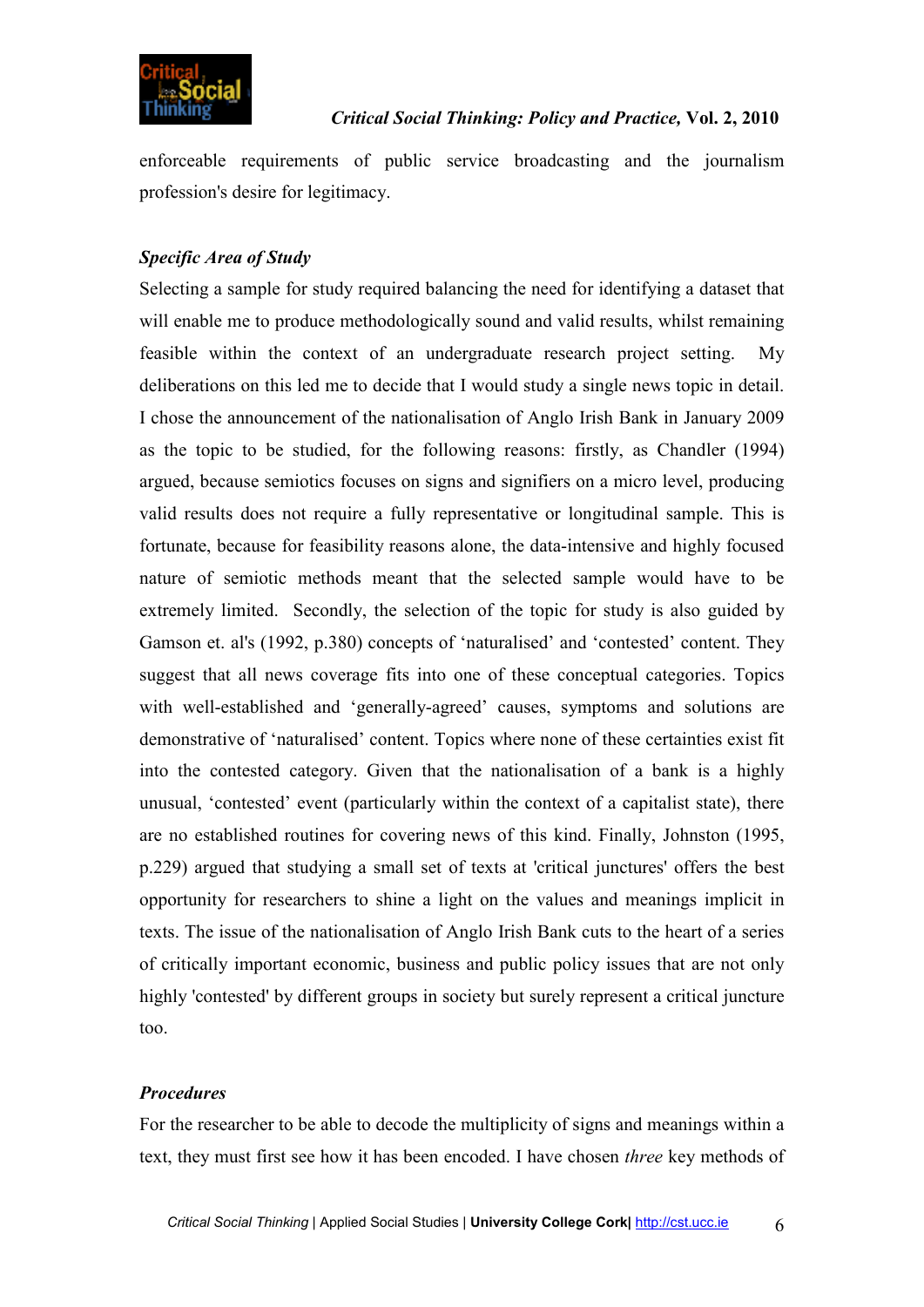

analysis that will be applied to each text- semiotic analysis, frame analysis, and frame categorisation. My semiotic analysis is broken down into three dimensions: Syntagmatic structural analysis (the breakdown of texts into their constituent pieces); narrative function analysis (pioneered by Hartley (1982), this is the examination of the ways in which the narrative structure of news inexorably leads to a 'preferred meaning' of news) and paradigmatic analysis (the elicitation of latent meanings by, for example, looking at absences of ideas, concepts or people in news texts).

### *Semiotic Analysis*

The first element of the semiotic analysis toolbox that was used in this research is syntagmatic analysis. This involves breaking down each text into syntagms, or discrete structural units. Using a method similar to Hartley's (1982, p.120) approach, I chose to tabulate each syntagm according to its visual and verbal dimensions. This form of analysis not only offers a framework for other analyses to build on, it also enables the researcher to understand how discourse is, as Hartley (ibid) puts it, is 'inflected' throughout a text on a structural level. The position of a news story, for example, within the broadcast denotes the ascribed level of importance of a story. Similarly, the type of report used, the setting, background, camera angle, and the identity of speakers are all aspects of news texts that possess and transmit meaning.

News 'stories' are aptly named. Stories, by their nature, require narrative structure and consistency. Following from Propp's (1928) influential suggestion that stories of various kinds can be broken down into basic, recurring elementary building blocks, I chose to apply to each text Hartley's (1982, p.118-119) concept of news-specific 'narrative functions' that play a major role in the generation of meaning.

| <b>Narrative function Description</b> |                                                                                                                       |
|---------------------------------------|-----------------------------------------------------------------------------------------------------------------------|
| Framing                               | How is the story introduced by the newsreader/reporter? What<br>general category is ascribed to the story?            |
| Focusing                              | How does the reporter draw attention to specific aspects of the<br>story? What aspects of the story are made salient? |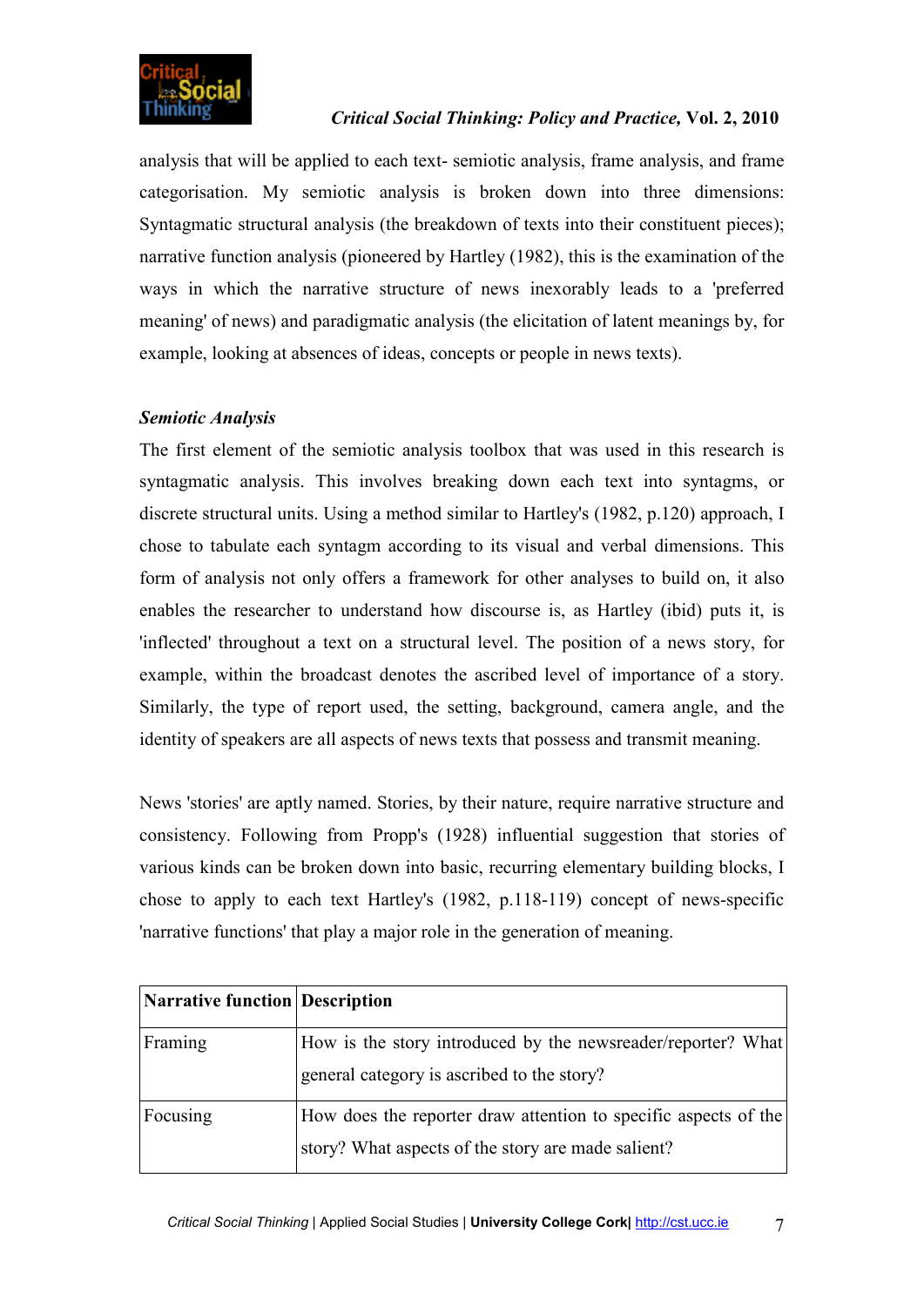

| Realising | Who are the contributors who are invited to give their views on                                       |
|-----------|-------------------------------------------------------------------------------------------------------|
|           | the story? Who are the 'accessed voices'? Do they confirm or                                          |
|           | disconfirm the frame?                                                                                 |
| Closing   | The movement towards a 'preferred meaning'. Is there an<br>absence of competing discursive positions? |

# *Fig. 1: Hartley's 'narrative functions' of news*

As well as identifying the above narrative functions, I have added my own additional criteria which I believe will help throw more light on to the production of meaning within the texts. Each text will be examined for the presence of naturalised assumptions- the concepts and ideas that are assumed to be understood and accepted by the audience, and therefore not explored critically. In a similar vein, texts will be searched for structural absences. Are events framed in such a way that build in such absences from the beginning?

Paradigmatic analysis, the final semiotic tool that will be applied to the texts, is founded upon the notion that meaning is created relationally- and, in the Saussurean tradition of semiotics, binary oppositions are the most important kind of relationship in meaning making. As Berger put it (2005, p.22), 'discerning meaning without finding polar oppositions is like listening to the sound of one hand clapping'. Every decision made in the production of a news text results in, by definition, the negation of other options. This reveals ideology and meaning. I intend to elicit meaning from the news texts by: (a) selecting a number of paradigms from each text, say, the camera angle used in a particular segment, or the type of questioning used in an interview; (b) I will then determine from the text what *is* signified (the persons, objects, or ideas that are being referred to) and then identify a selection of other potential elements from the same paradigm set that were *not* signified; and (c) finally, I will extrapolate the connotations suggested by the choice of signified in relation to the unchosen options.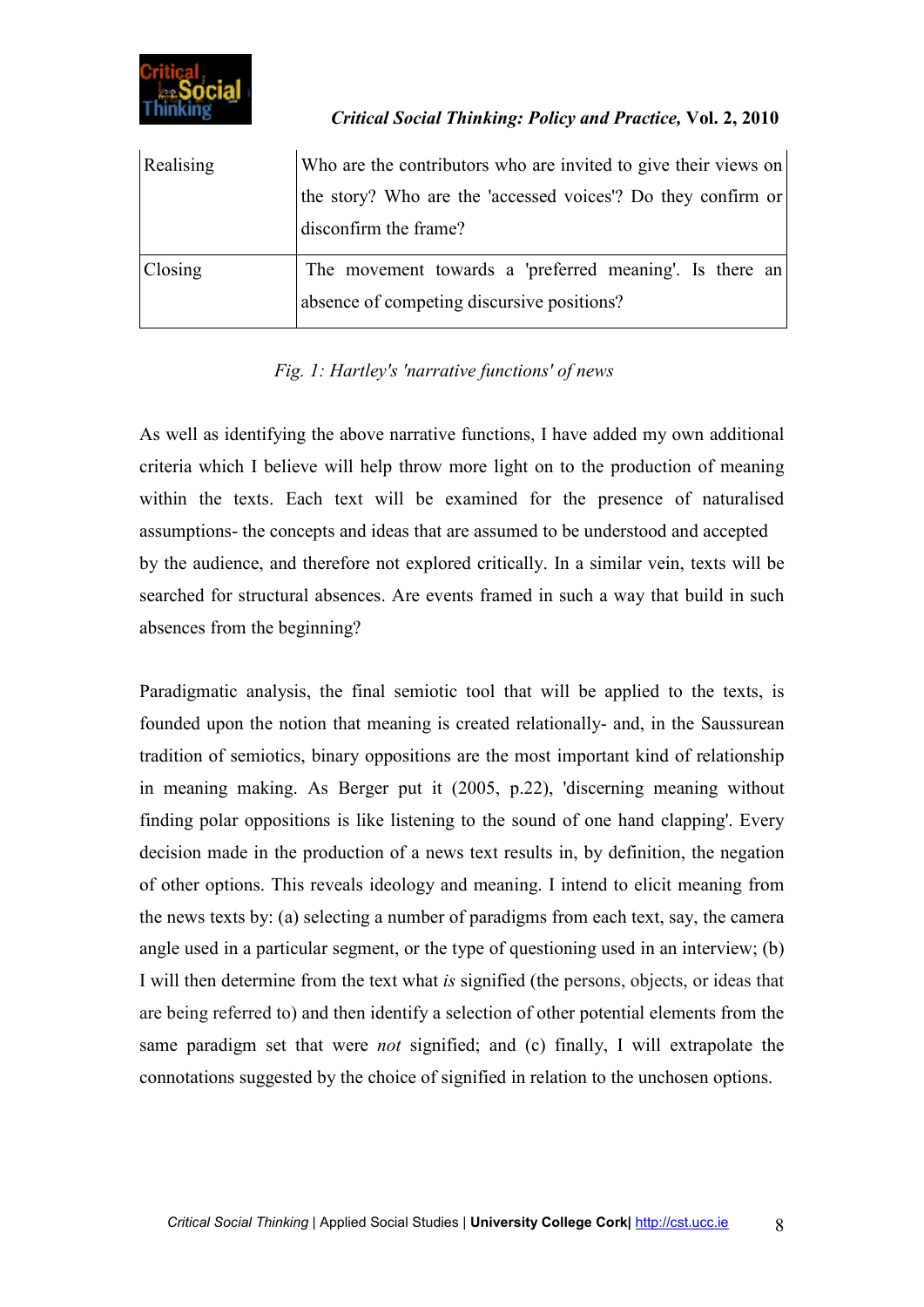

# *Frame Analysis*

In the interests of further methodological diversity, two frame analysis techniques will also be applied to the texts. News stories will first be categorised according to Iyengar's episodic/thematic classification (1991, p.18), based on the predominance of either an episodic or thematic theme. This will be done by examining the content of a story and determining if the primary focus is on a single event, person, decision or occurrence (episodic), or whether the focus is on abstract forces, institutions, societal conditions or historical trends (thematic). A detailed, evidence-driven explanation will be provided with every assessment. Finally, for each text, I opted to inductively generate a short list of potential frames reflecting a spectrum, from systemmaintaining to system-challenging. The other key methodological tools employed in this project - the syntagmatic, paradigmatic and narrative function analyses - will have already been applied to each text. Therefore, having brought the latent meanings of texts "to consciousness" (Pines, 1982) my attribution of each text to a given news frame will be guided by my earlier findings.

Five separate segments pertaining to the impending nationalisation of Anglo Irish Bank over the period of 15 and 16 January 2009 on RTÉ's Nine O'Clock News were subjected to the full range of analyses detailed above. Videos of all the below stories are accessible from *http://www.RTÉ.ie/news/2009/0115/9news.html* (coverage from 15 January 2009) and *http://www.RTÉ.ie/news/2009/0116/9news.html* (coverage from 16 January 2009) which is also the source for the individual news story titles listed below.

| No.                         | <b>Broadcast</b> | <b>Segment description</b>                                    |
|-----------------------------|------------------|---------------------------------------------------------------|
|                             | 15 Jan 09        | David Murphy, Business Correspondent, reports that the        |
|                             |                  | Government has announced that Anglo Irish Bank is to be       |
|                             |                  | nationalised.                                                 |
| $\mathcal{D}_{\mathcal{L}}$ | 15 Jan 09        | George Lee, Economics Editor, reports that shares of the bank |
|                             |                  | will be suspended ahead of trading tomorrow.                  |
| $\mathcal{R}$               | 16 Jan 09        | that<br>David Murphy, Business Correspondent,<br>reports      |
|                             |                  | shareholders were extremely angry at the EGM today.           |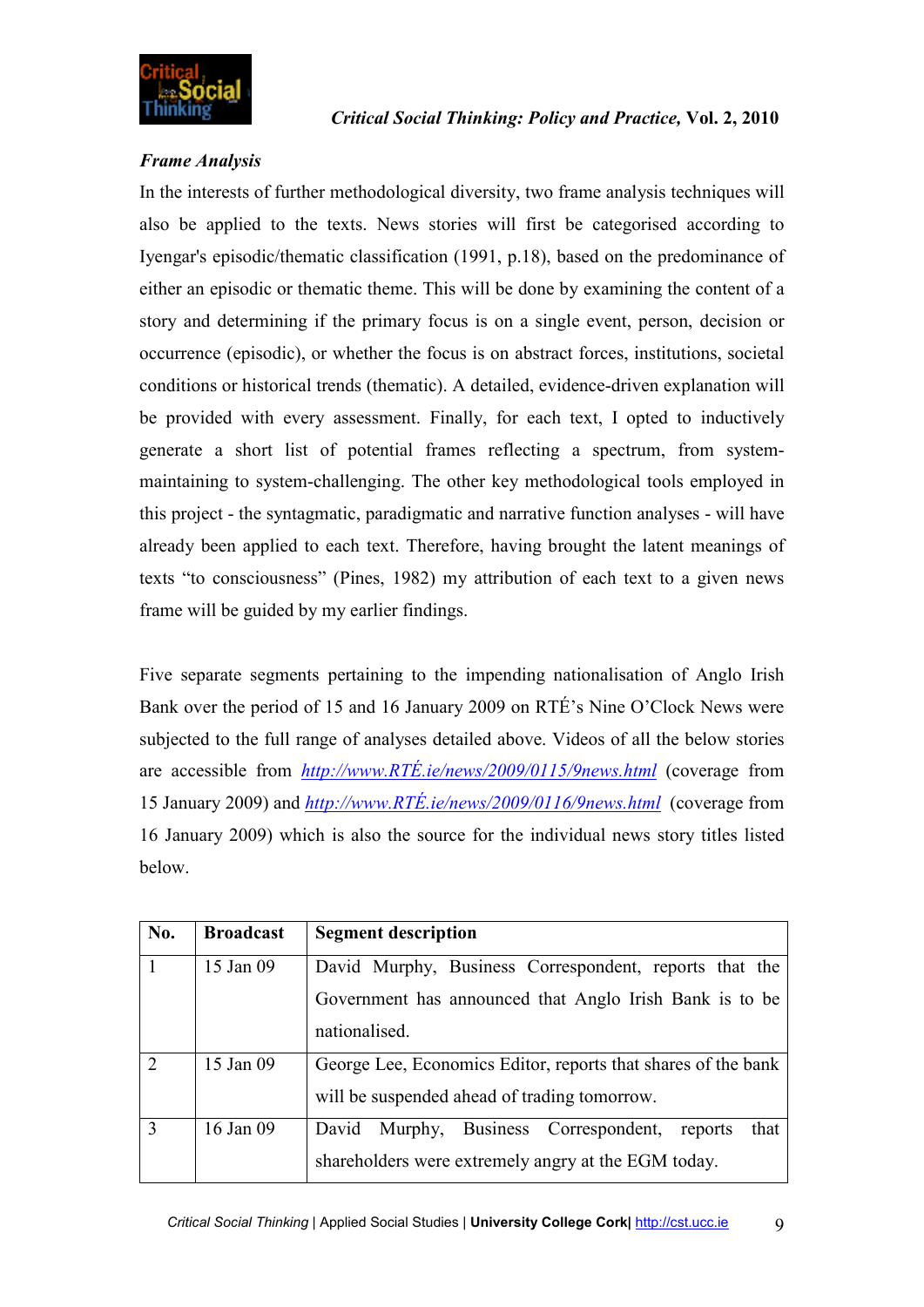| 16 Jan 09 | Will Goodbody reports that the decision to nationalise Anglo |
|-----------|--------------------------------------------------------------|
|           | Irish Bank has received a guarded welcome from politicians,  |
|           | business people and academics.                               |
| 16 Jan 09 | David Davin-Power, Political Correspondent, reports that the |
|           | Taoiseach has said it would be business as usual at Anglo    |
|           | Irish Bank. David Murphy says Seán FitzPatrick spent some    |
|           | of the loans to buy shares in Anglo Irish Bank.              |

*Fig. 2: Complete data sample* 

In this paper I will restrict myself to discussing broad themes that emerged from the application of the semiotic and framing analyses to the above texts, as well as providing examples of individual analyses. Furthermore, I preface this discussion of my findings with the significant caveat that I do not purport to be able to draw generalisable conclusions and apply them to the totality of RTÉ News output. Reflecting the aim of the project to be a proof of concept for a more rigorous and broader piece of research, I here present general conclusions drawn solely from the dataset that has been examined.

# **Results and Conclusions**

# *The consequences of episodic orientation*

My results revealed a strong tendency for an episodic approach to news framing. Four out of the five news stories I examined were adjudged to be representative of episodic framing, with only one (Story 4) displaying a thematic orientation. The tendency for episodic framing in the other stories was evidenced by a consistently narrow temporal focus and context in which news stories were placed, which focused events rather than ideas, sought to assign blame and responsibility to individuals, rather than institutions, and on several occasions resorted to emotive and sensational language to describe the events. Blame was laid at the door of an individual rather than at the organisational or system level. Although the locus of blame was firmly attached to Seán Fitzpatrick (former Chairperson and Chief Executive of Anglo Irish Bank), the way this was communicated throughout the texts is fraught with ambiguity. Story 3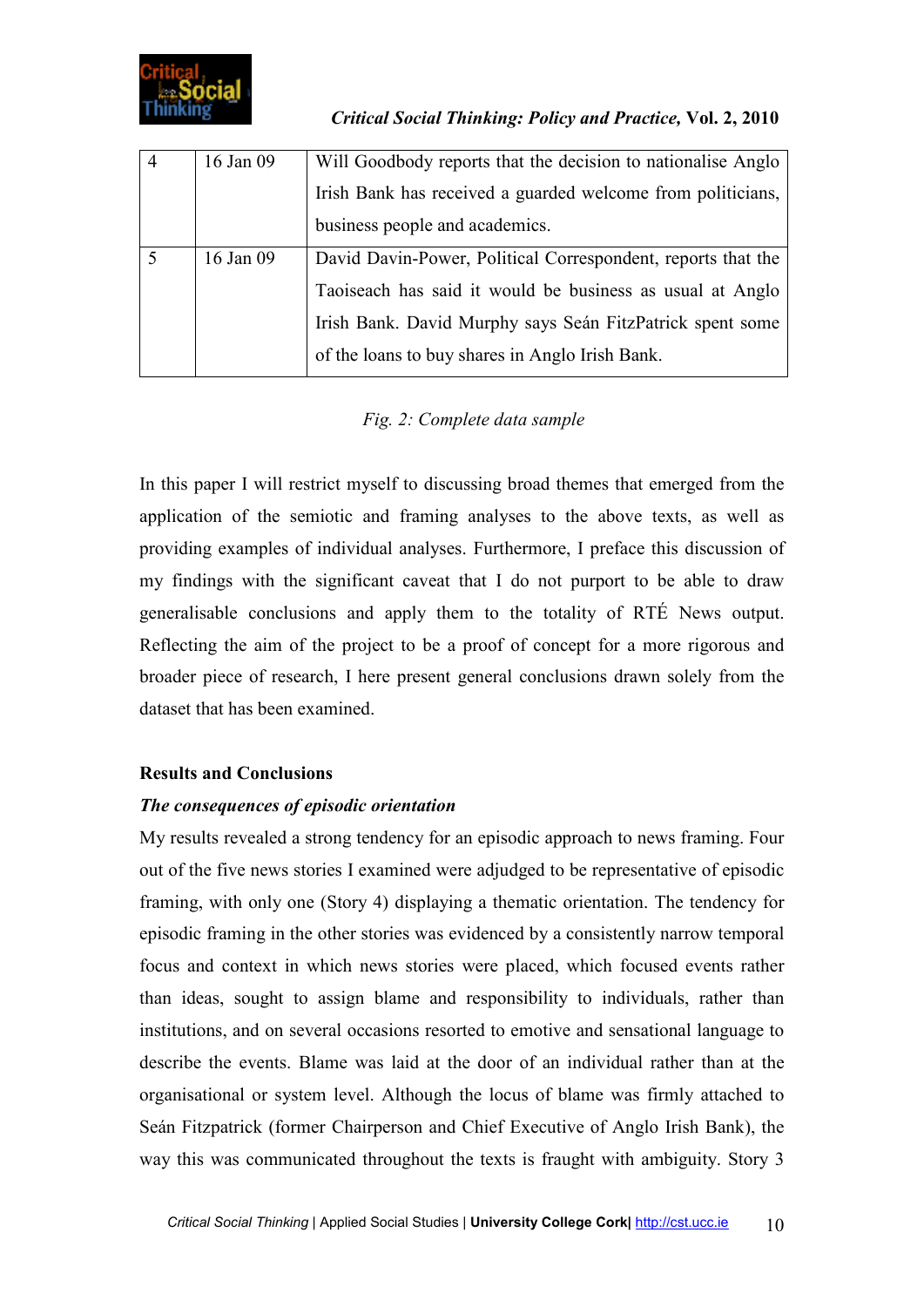

provides the best example of this, with a wide range of language being used to describe Seán FitzPatrick's behaviour. His 'activities', principally the 'undisclosed loans' are typically described as 'misconduct' 'wrong' or 'unacceptable' (Story 1), all of which are legally ambiguous terms.

Yet, as demonstrated most clearly by Story 4, a thematic approach can be just as system maintaining as an episodic one. In this example, the correspondent's explanation of the causes, symptoms and cures for the economic crisis were simultaneously thematic *and* system maintaining, due to its selectivity, focus, and absence of alternative explanations. Therefore, I conclude that rather than guaranteeing it, thematic framing merely allows the possibility of system-challenging coverage. In general, the episodic nature of the coverage means that it gravitated strongly towards an event orientation. The clearest example of this was the strong gravitational pull exerted by the bank's Emergency General Meeting, which became the central locus of the coverage over the two days. It fulfilled all the requirements of 'good' TV news- the strong visual dimension, the well-defined nature of the event, and easy access to some of the players involved in the news. The focus on the EGM at the expense of the substantive event (the decision to nationalise) is strongly in accordance with the 'news values' discussed by Tuchman (1973, pp.110-131). I conclude that the adherence to these traditional news values inhibited coverage of the nationalisation by focusing on the 'sideshow' rather than the main event, which, as it happened behind closed doors, was unfilmable.

# *Politics 'from the top': Inequality in selection of accessed voices*

Throughout the five segments, the focus on the potential implications of the bank's nationalisation invariably focused on the impact on shareholders and other banks. Part of the reason for this is the consistency in the make-up of the 'accessed voices'- the contributions from parties other than reporters and presenters. Analysis of the syntagmatic structure of each segment revealed that a total of eight separate accessed voices were used across the data sample, comprising the following individuals: Minister for Finance Brian Lenihan (appearing in four out of five segments), the Anglo Irish Bank board, a group of mainly elderly shareholders at the bank's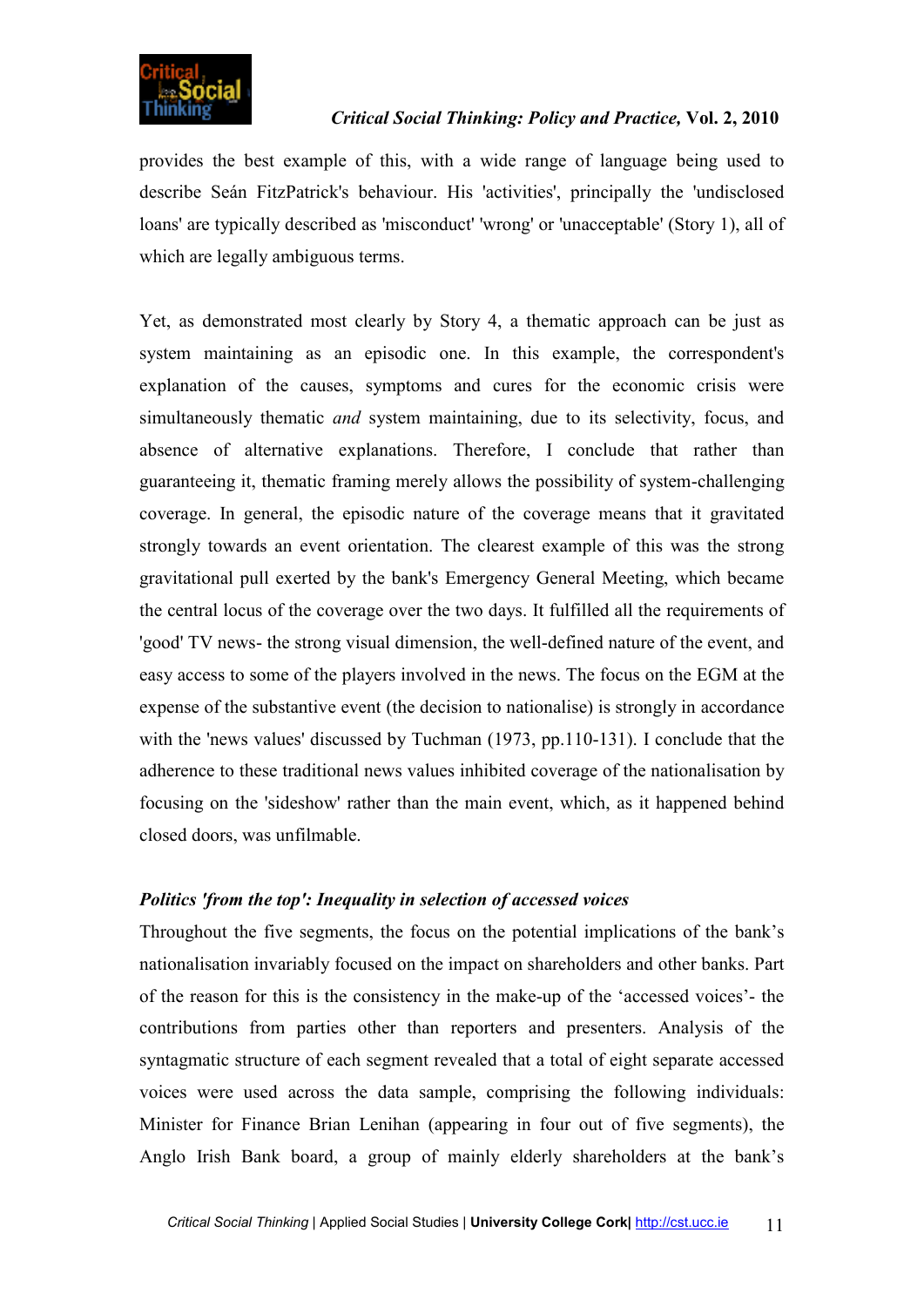

Emergency General Meeting, Anglo Irish Bank chairman Dónal O'Connor, Fine Gael finance spokesperson Richard Bruton, Frank O'Dwyer of the Irish Assocation of Investment Managers, Niamh Brennan, Professor of Management in UCD, as well as An Taoiseach Brian Cowen. Philo (2008) wrote that accessed voices in television news typically resemble a 'procession of the powerful', and given the principal makeup of this particular group- vested interests and political leaders- it is unsurprising that the views offered were highly system-maintaining and wholly reflective of the prevailing economic orthodoxy. The lack of dissonant voices throughout the course of the five news stories was practically total.

The 'vox pop' mechanism used to solicit the views of the elderly shareholders in Story 3 takes on a special significance, because it is here that the contributors, although advancing the narrative of blame and disgust that constitutes the organising logic of the segment, actually casted the net of responsibility for events wider than anybody previously, to include both the bank's auditors and management. However, these opinions were relegated to the role of mere 'fragments' that were not absorbed into the narrative, and reduced by David Murphy's voiceover to expressions of 'disgust' and 'anger', and not afforded the same level of respect offered to the opinions of 'experts' in the other news stories studied.

# *'Reputational damage': A case study in naturalisation.*

It was observed that the explanation for why Anglo Irish Bank was nationalised slowly established itself throughout the course of the studied broadcasts. Minister Brian Lenihan set the tone, asserting in Story 1 that 'unacceptable practises within the bank had caused it serious damage'. Story 2 saw Economics Editor George Lee state that 'the Government *had* to... go the whole hog in relation to nationalisation' [emphasis added]. He further referred to 'reputational issues' that were at the heart of the matter, naturalising the idea that reputational damage was adequate justification for taking an institution like Anglo Irish Bank into full public ownership. The continued repetition of the phrase 'reputational damage', accessed by the newsreader in the introduction of Story 3 was again used by correspondent David Murphy's voiceover in his report- but crucially, it was not attributed to the Minister, but were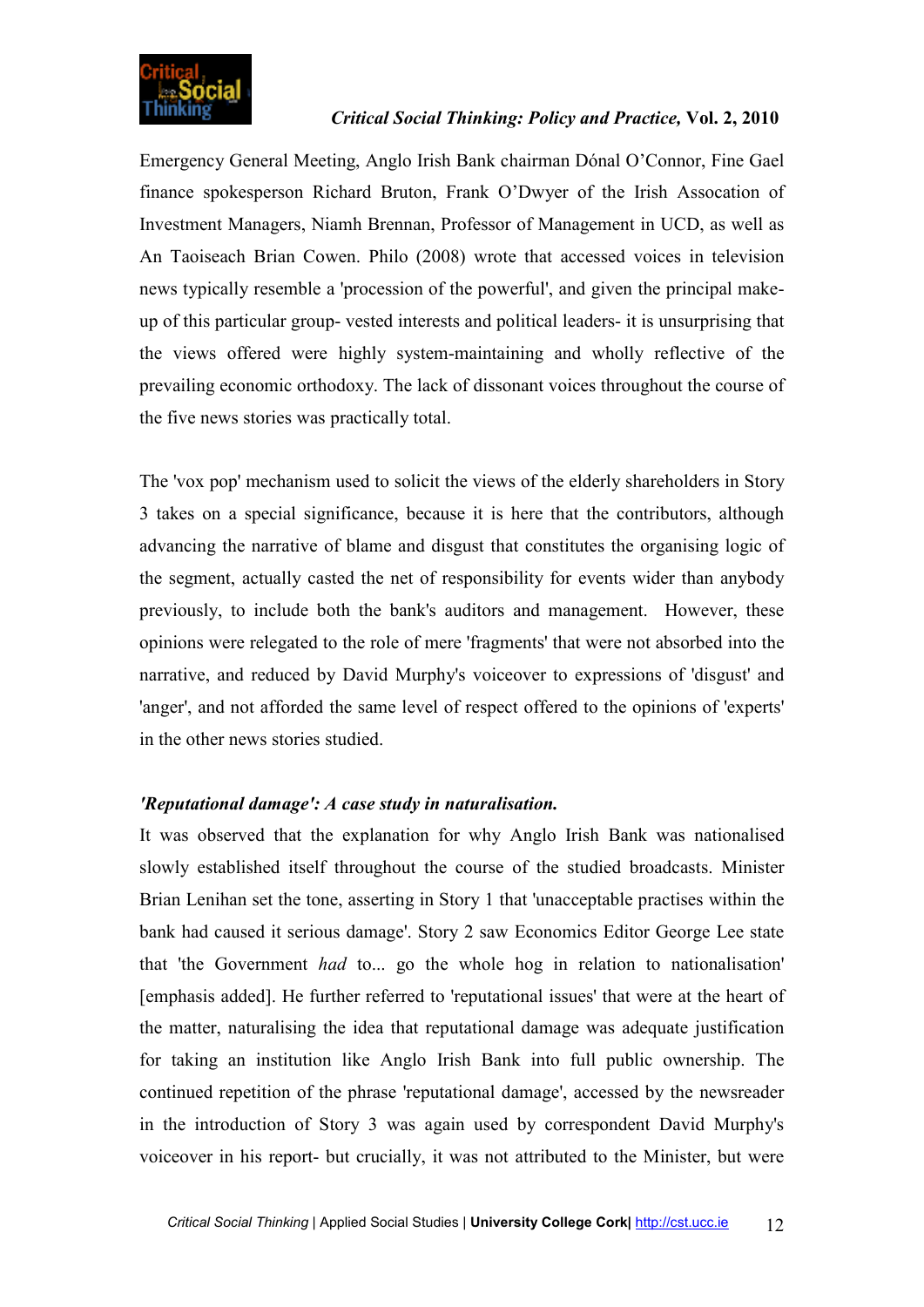

rather his own words. Thus, the Minister's explanation became further naturalised into the text- becoming the 'truth'. The conflation of the bank's reputation with Ireland's reputation as a whole was the next step in the naturalisation process. Frank O'Dwyer, the accessed voice in David Murphy's report in Story 4, referenced the 'reputational damage to Ireland'.

Story 5 saw the conclusion of the naturalisation process, where newsreader Eileen Dunne referred to what she described as the 'buzzword' of reputational damage, and asked business correspondent David Murphy about the potential impact of said damage to 'Ireland Inc.' This is the first conflation by an *institutional* voice of the bank's reputation with Ireland's reputation as a whole, and underlines yet again the primacy of business interests over the larger societal implications of the decision to nationalise the bank. It is important to note that the issue of 'reputational damage' is not an unfortunate side-effect, a secondary justification or an obscure irrelevance- it is in fact the central justification given for the nationalisation. With the exception of reporter Will Goodbody's explanatory account of events in Story 4 that mentioned the 'global financial crisis' and the 'property bubble' 'bursting', there is no substantial effort to justify the nationalisation, aside from the nebulous concept of 'reputational damage'. Indeed, the language in Goodbody's language connotes blameless *force majeure* and no place is afforded the role played by, for example, regulators and/or Government policy in Anglo's 'decline'. RTÉs complicity in establishing this preferred meaning and failure to challenge it in any way cannot simply be dismissed.

### *Business as Usual?*

Given that the nationalisation of a bank is by an measure a radical step for any Government to take- not least a capitalist state like Ireland- the extent to which the nationalisation was portrayed as an inevitability is quite remarkable.

Whereas public discourse on bank nationalisations in the United States demonstrated a degree of diversity, with the political right characterising nationalisation as 'socialism', here there was no such language used or ideological concept applied. Indeed, the way that the act of nationalisation was stripped of ideology by both institutional RTÉ and accessed voices and presented as mere 'pragmatic politics' and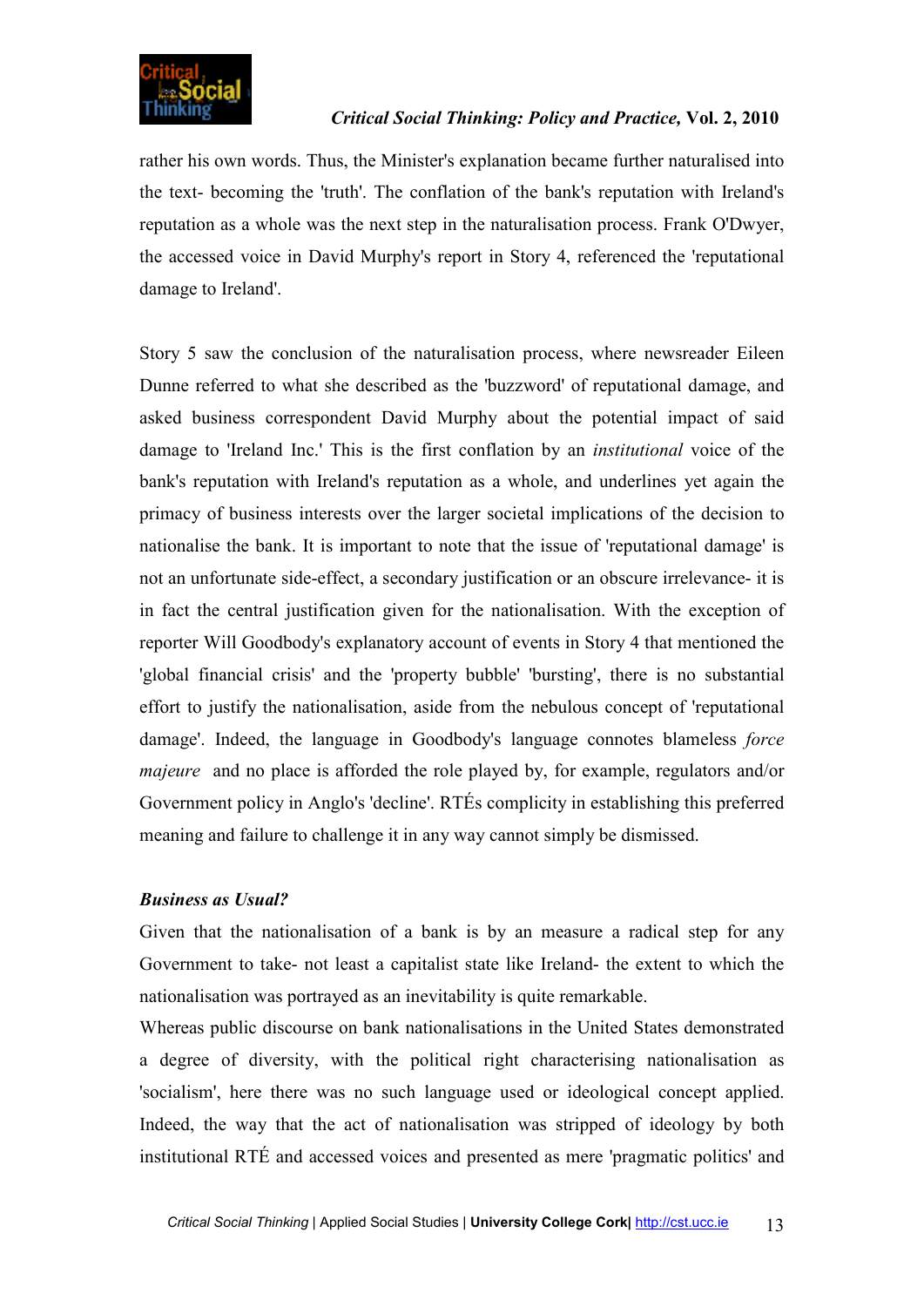

even cloaked in the language of 'economic humanitarianism' in George Lee's analysis (Story 2) are all deeply ideological in themselves.

The alternatives to nationalisation were not countenanced by any journalist or accessed voice within the dataset, and indeed the assertions by correspondents David Murphy (Story 5) and George Lee (Story 3) that the nationalisation *was* a necessary step amounts to a serious abdication of responsibility for neutrality on behalf of the broadcaster, and has a strongly system-maintaining effect. This, combined with the previously-discussed naturalisation of 'reputational damage' as sufficient justification in itself for the nationalisation, paints a picture of collusion- whether deliberate or accidental- with both the established financial order and Government policy.

One of the most blatantly ideological pronouncements in the entire dataset came in Story 4, which was introduced by newsreader Eileen Dunne with the assertion that the decision to nationalise the bank 'has received a guarded welcome from businesspeople and academics'. The report that followed presented one accessed voice from the world of business, and one from academia. Interestingly, neither contributor voiced support for the nationalisation, with the UCD academic, Dr. Niamh Brennan, merely suggesting that the events made Ireland look like 'a riskier place to do business'. The fact that the content of their contributions does not bear out the initial proclamation of broad consensus reveals a variance between the actual contributions of the speakers and the established RTÉ narrative. Of greater concern is that the selection of accessed voices chosen by RTÉ- the head of an association of Investment Managers and a Professor of Management (who is also a chartered accountant) encoded and narrowed down the discourse to issues of management and process rather than issues of public import.

The narrative structure of news means that disconfirming or dissonant views tend not to be given a platform, or if they are present, to be treated differentially. This approach to news assumes that its role is to reflect a 'coherent reality'- an approach antithetical to a vision of news as providing a platform for a plurality of opinions and perspectives. Due to the tacit and explicit approval of the bank's nationalisation, the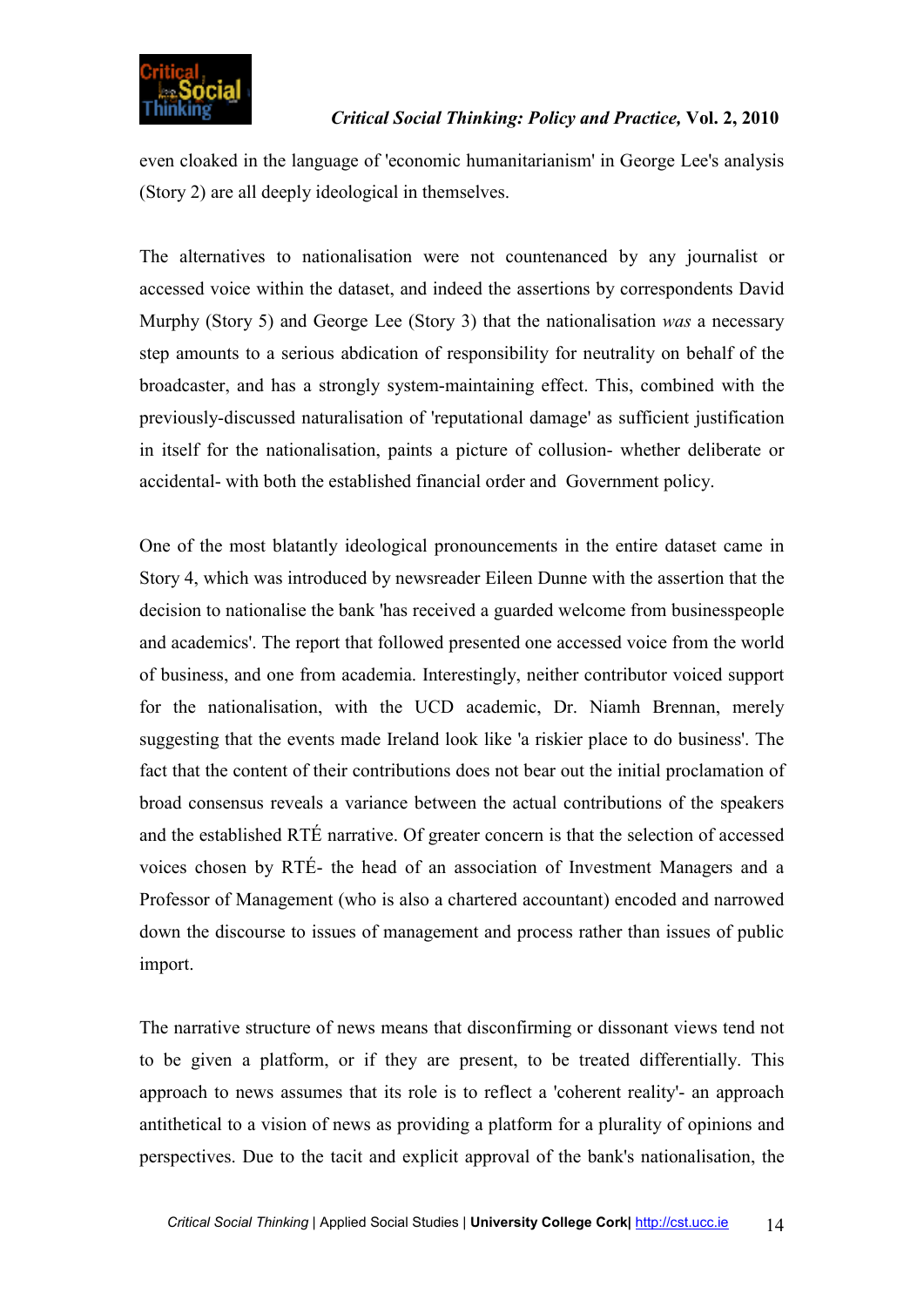

lack of dissonant voices, the episodic orientation that precluded systems-level analysis, and the narrow attribution of responsibility and identification of implications, I concluded that the news coverage over the period studied was stronglyand almost exclusively- system-maintaining in nature.

# **What Next?**

It is my assertion that given the reach and perceived authority of RTÉ Television News, my findings do not merely constitute minor infractions in impartiality and balance, but rather have far-reaching implications with relevance for wider debates on democracy, citizenship, the media's regulatory environment and the health of the wider public sphere. Suggestions as to how publicly funded media can better serve the interests of civil society and help combat the deepening crises of legitimacy plaguing politics seem increasingly urgent.

Our attention should turn, perhaps, to fundamentally re-examining our expectations of public service broadcasting. Lewis makes the point that that the health of a democracy and public discourse depends upon the quality of information that people receive about politics and public affairs. He argues that the 'contradictory impulses that shape modern journalism are a product of its identity as a public information service channelled into a commercial form' (2006, p.304). This tension between public service and market values that gives television news a bipolar nature has given rise, according to Lewis, to a fundamental fissure in television news that has serious implications for citizenship.

As far back as 1982, the Glasgow University Media Group issued a damning indictment of the partiality of public service television news in the UK (BBC and ITV), saying that its themes and content 'directly parallel those in the private and openly partisan press', and is 'distinguished from this mainly by its politer style and inclusion of token nods in the direction of alternative thought'. This, they argue, 'is a long way from being a public service' (1982, pp.16-17). This research project has demonstrated how news broadcasts, in the unspoken assumptions and framing processes of news, can disseminate, naturalise, and insulate the dominant culture and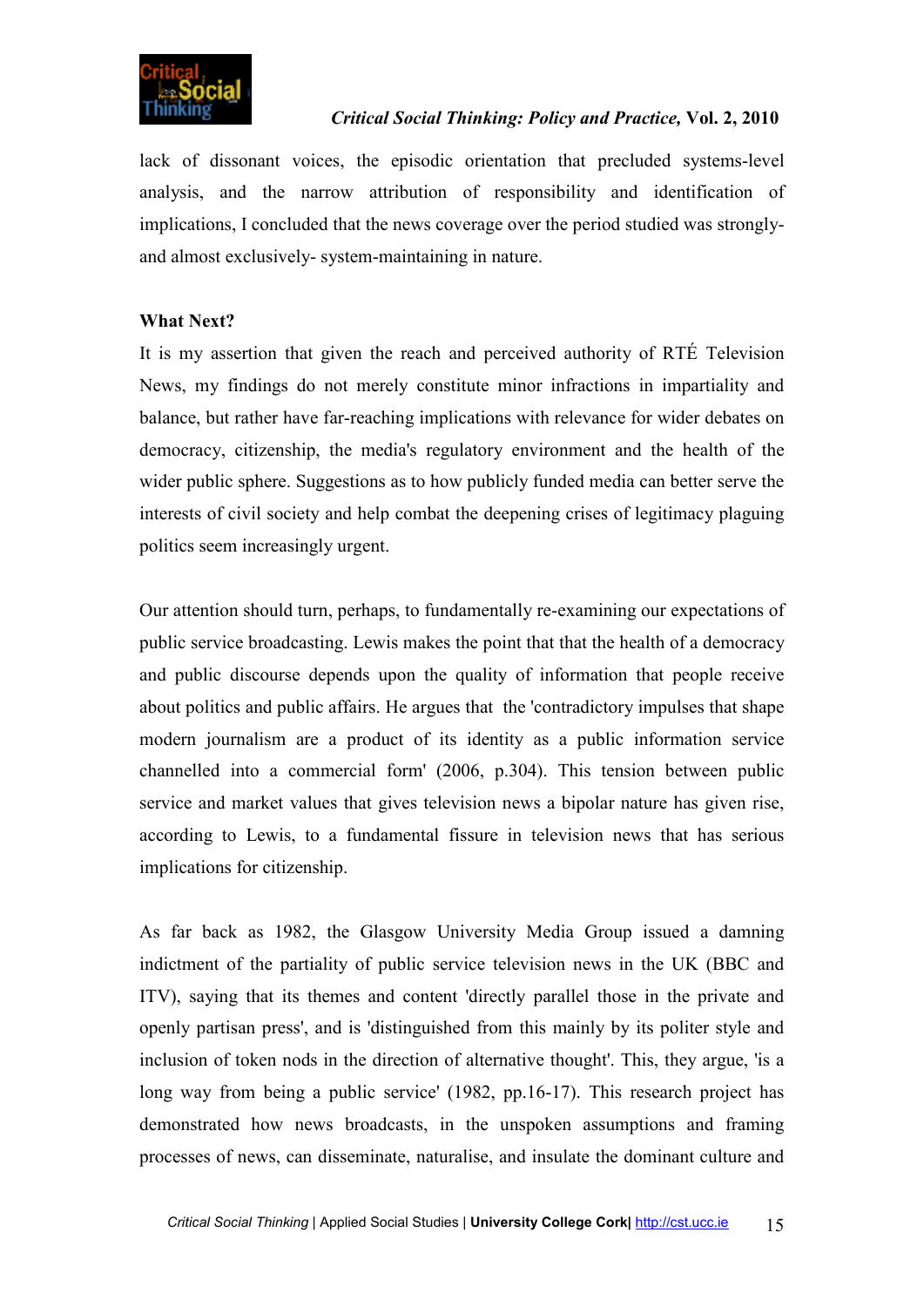

ideologies from criticism- through process that are frequently invisible to the naked eye. How can deliberative, reflexive and pluralistic public discourse of the kind envisioned by Jurgen Habermas (1984) ever exist in this context? The challenge, if not the answer, is clear: we must somehow reclaim the notion of the public service function of news.

But before we begin proposing solutions, we need to have clearer picture of the nature of the problem, if one exists at all. The small scale of the research project's dataset means that it is impossible to generalise these conclusions to the totality of RTÉ Television news output, or to offer policy recommendations. However, given the array of evidence for editorial failures, comprising explicit and implicit bias as well as a lack of discursive plurality in the data I studied, the need for an expanded, comprehensive research project into the performance of Ireland's main public service broadcaster has taken on urgent importance. The precise form such a project should take is beyond the remit of this paper, but I wish to close this paper by making the case for a project that embraces the three central elements of mass communicationrepresentation, production and reception. Whilst this paper has discussed a project that focused on representation, I believe that processes of production- the means by which journalists produce the news- and reception- the processes by which audiences interpret and are influenced by news- are critical elements of a project that seeks to holistically assess the performance of our public service broadcaster. If content analysis without semiotic analysis is akin to listening to the sound of 'one hand clapping' (2005, p.25), surely semiotic analysis without reception analysis is like listening to two hands clapping in an empty room. The alternative - failing to examine the output of our public service news organisations - would be akin to holding our hands to our ears and merely *assuming* that RTÉ News is 'fair, accurate, impartial and challenging' (RTÉ, 2008). The findings of this paper suggest this cannot be taken as read.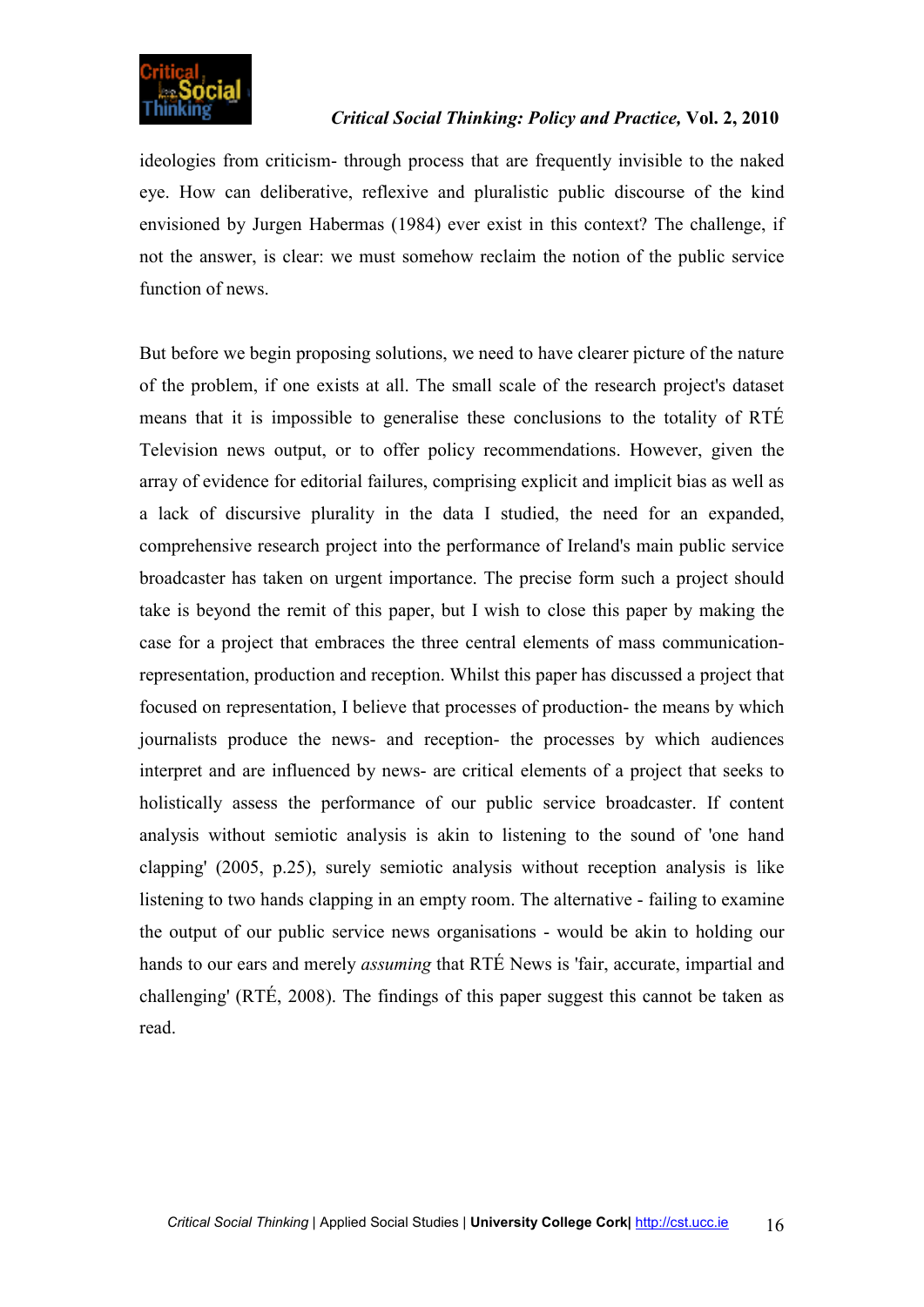

# **Bibliography**

- Berger, A.S. (2005) *Media Analysis Techniques.* Beverly Hills: Sage Publications.
- Bignell, J. (2002) *Media Semiotics: An Introduction.* Manchester: Manchester University Press.
- Bourdieu, P. (1977) *Outline of a Theory of Practice.* London: Cambridge University Press.
- Chandler, D. (1994) *Semiotics for Beginners.* [Internet] Available from http://www.aber.ac.uk/media/Documents/S4B/ [Accessed February 20 2010]
- Edelman, M.J. (1993) 'Contestable Categories and Public Opinion'. Political Communication, 10 (3), pp.231-242
- Entman, R.M. (1993) 'Framing: Towards Clarification of a Fractured Paradigm'. Journal of Communication, 43 (4), pp.51-58.
- Enzensberger, H.M. (1974) *The Consciousness Industry: On Literature, Politics and the Media.* New York: Seabury Press.
- Gamson, W., Croteau, D., Hoynes, W. & Sasson, T. (1992) 'Media Images and the Social Construction of Reality'. *Annual Review of Sociology*, 18, pp. 373-393.
- Glasgow University Media Group (1982) *Really Bad News.* London: Writers and Readers.
- GlobeScan Incorporated (2006) *BBC/Reuters/Media Center Poll: Trust in the Media.*  [Internet] Available from

http://news.bbc.co.uk/2/shared/bsp/hi/pdfs/02\_05\_06mediatrust.pdf [Accessed June 6 2010]

- Habermas, J. (1984) *The Theory of Communicative Action.* Translated from the German by Thomas McCarthy. Cambridge: Polity.
- Hall, S. (1977) 'Culture, the Media and the Ideological Effect' in J. Curran, M. Gurevitch and J.Woolacott (eds.), *Mass Communication and Society.* London: Edward Arnold.
- Hartley, J. (1982) *Understanding News*. London: Methuen
- Iyengar, S. (1991) *Is Anyone Responsible? How television frames political issues.* Chicago: University of Chicago Press.